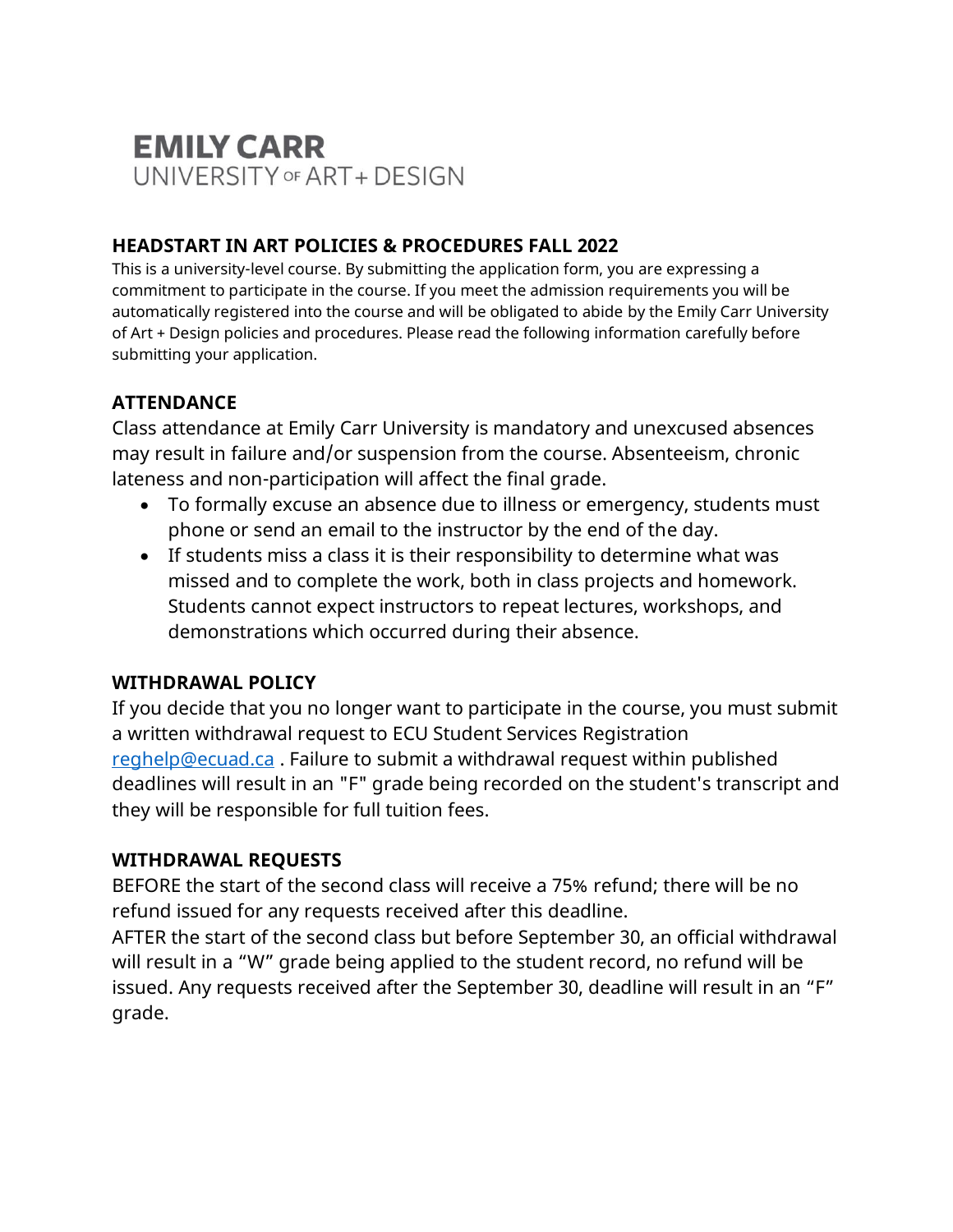Withdrawal requests must be submitted to Student Services Registration by fax, email, or mail:

Student Services Registration Emily Carr University 520 East 1st Avenue Vancouver, BC V5T 0H2 E-mail: [reghelp@ecuad.ca](mailto:reghelp@ecuad.ca)

### **TUITION FEE DEADLINE**

Students are responsible for the full amount of tuition in order to complete registration for a course. Fees will be adjusted only if courses are dropped within published deadlines. Tuition fees are due, in full, on or before September 24, 2022. If fees are not paid, the student will be de-registered.

UPON ACCEPTANCE TO THE PROGRAM, tuition is due to FINANCIAL SERVICES at Emily Carr University. Payment can be made with debit card, cash, cheque or money order. Payment can be made online through your financial institution as well.

### TO PAY BY CASH/ DEBIT CARD

Please visit FINANCIAL SERVICES in person, payment window located in Student Commons, Level 2.

Hours of operation:

FALL/WINTER/SPRING: 8:30 – 4:30 M-Th, and 10:00 – 4:30 F SUMMER: 8:30 – 4:00 M-Th, and 10:00 – 4:00 F

TO PAY BY CHEQUE/MONEY ORDER

Make your cheque or money order payable to Emily Carr University. Write your Emily Carr student number and name on the front of the cheque.

Mail the cheque to: Financial Services Emily Carr University 520 East 1 Avenue Vancouver, BC V5T 0H2